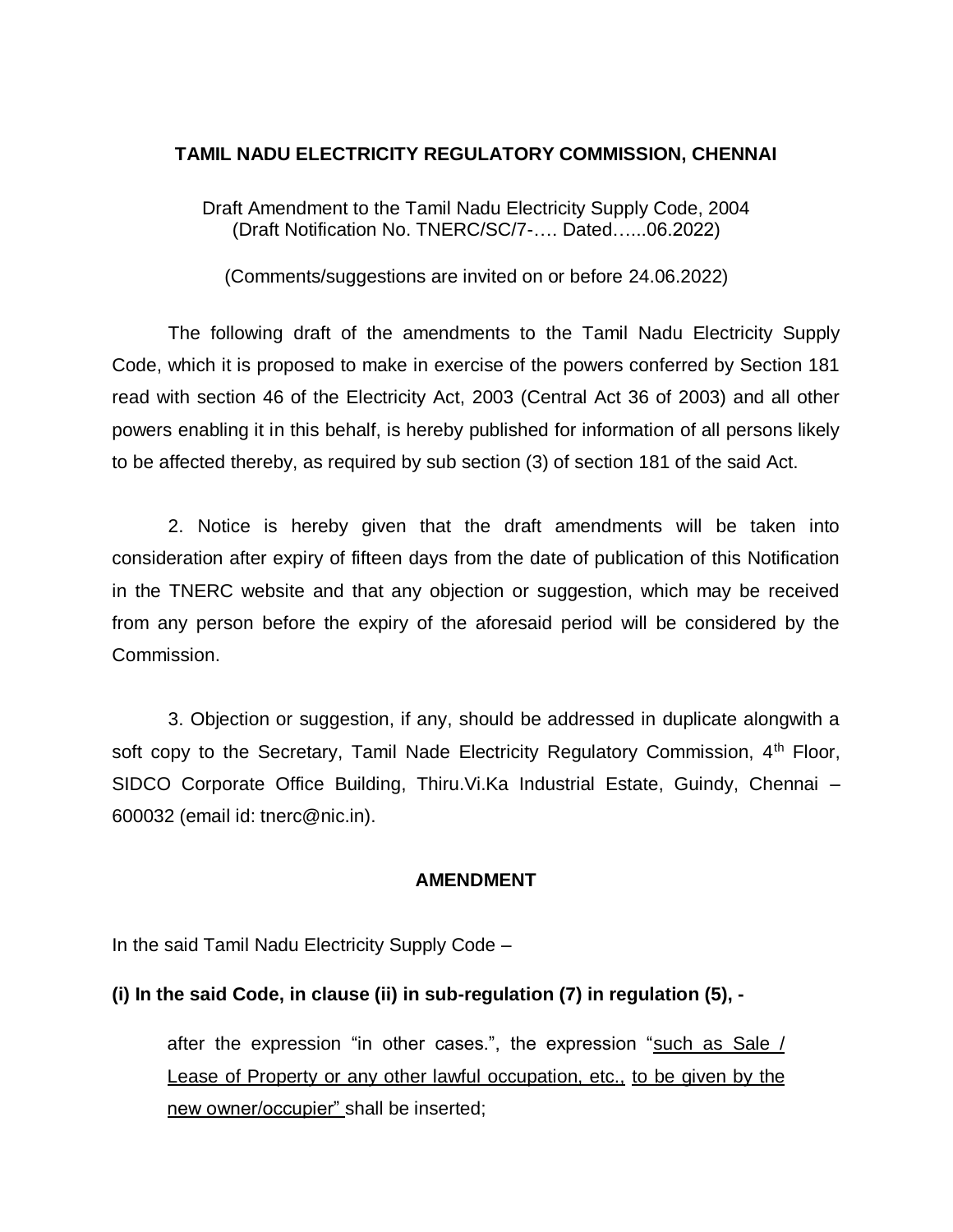#### **(ii) In the said Code, in regulation 17, -**

For the present sub-regulation (5) and entries relating thereto, the following subregulation and entries relating thereto shall be substituted, -

(5) If a service connection remains disconnected for a period of three months due to  $-$ 

(i) non-payment of dues to the Licensee, or,

(ii) due to any statutory direction issued for disconnection by any Government authority apart from the direction issued by the Pollution Control Board which falls under regulation 21(2) of this Code or due to any Court orders,

the Licensee shall issue a notice requiring the consumer to get the supply restored, by clearing the outstanding dues or obtaining the necessary clearance from the appropriate authorities who have ordered the disconnection, as the case may be, within three months from the date of receipt of such a notice duly intimating that failure to avail supply within that period would result in termination of the agreement, and after the expiry of notice period of three months, the agreement shall stand terminated.

## **(iii) In the said Code, in clause (i) in sub-regulation (6) in Regulation 22, -**

- (a) after the expression "electricity charges", the expression "or for any reasons referred under regulation 17(5)(ii), and," shall be inserted
- (b) after the expression "actual dues" the expression "or furnish the statutory clearances as the case may be,;" shall be inserted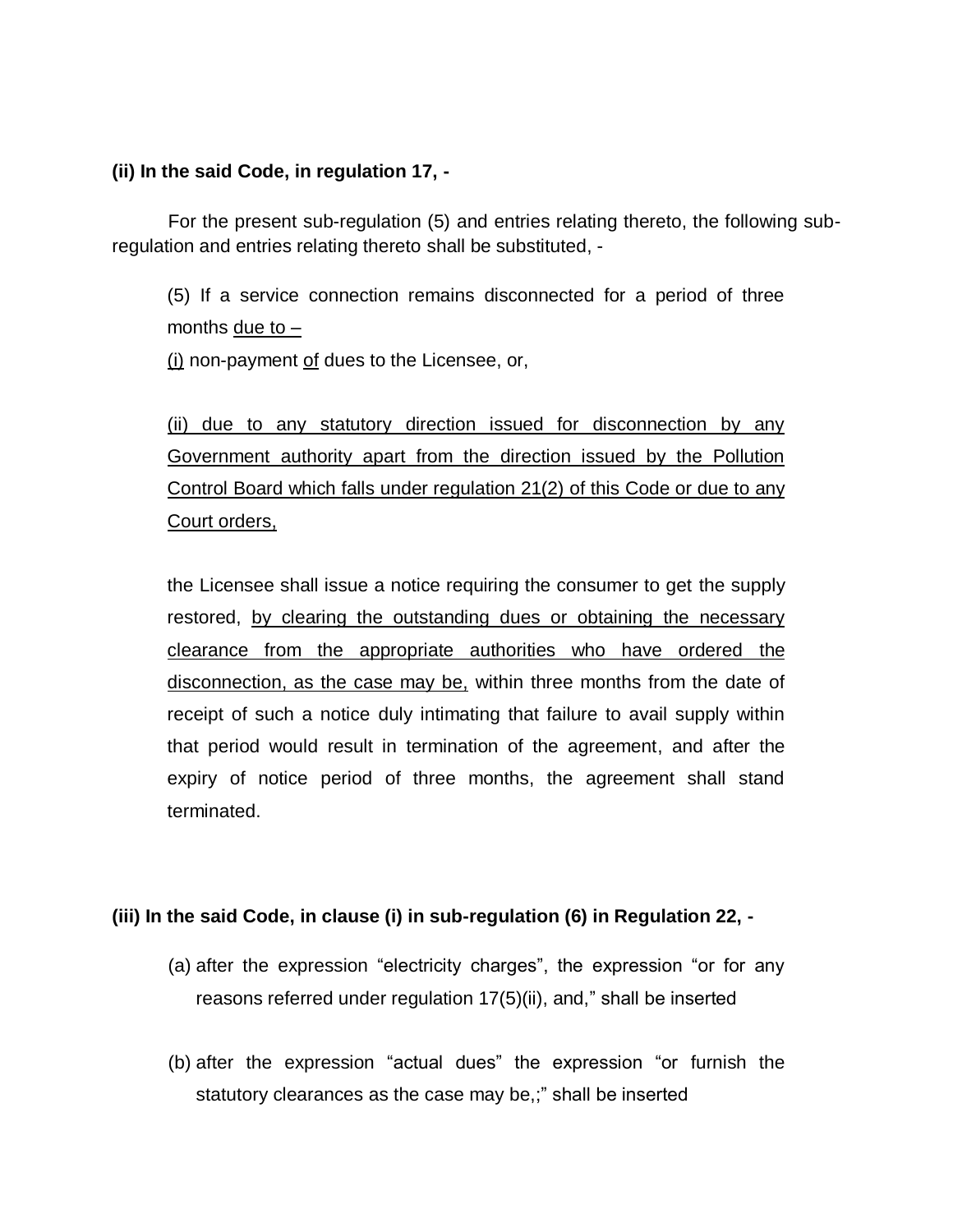#### **(iv) Amendment of Form-1of Appendix of the Supply Code 2004, -**

In item (1) of Form-1 of Appendix, after the word "Sale deed", the expression " / Registered Lease deed" shall be inserted.

#### **(v) Amendment of Form-2 of Appendix of the Supply Code 2004, -**

- (a) In the sub-title below the title "Name Transfer Forms", in Form-2, after the word "sale", the expression " / lease" shall be inserted
- (b) In Form-2 to Appendix titled "Name Transfer Forms", after the expression "I had sold", the expression " / leased out" shall be inserted.

(By Order of the Tamil Nadu Electricity Regulatory Commission)

 **(C. Veeramani) Secretary Tamil Nadu Electricity Regulatory Commission**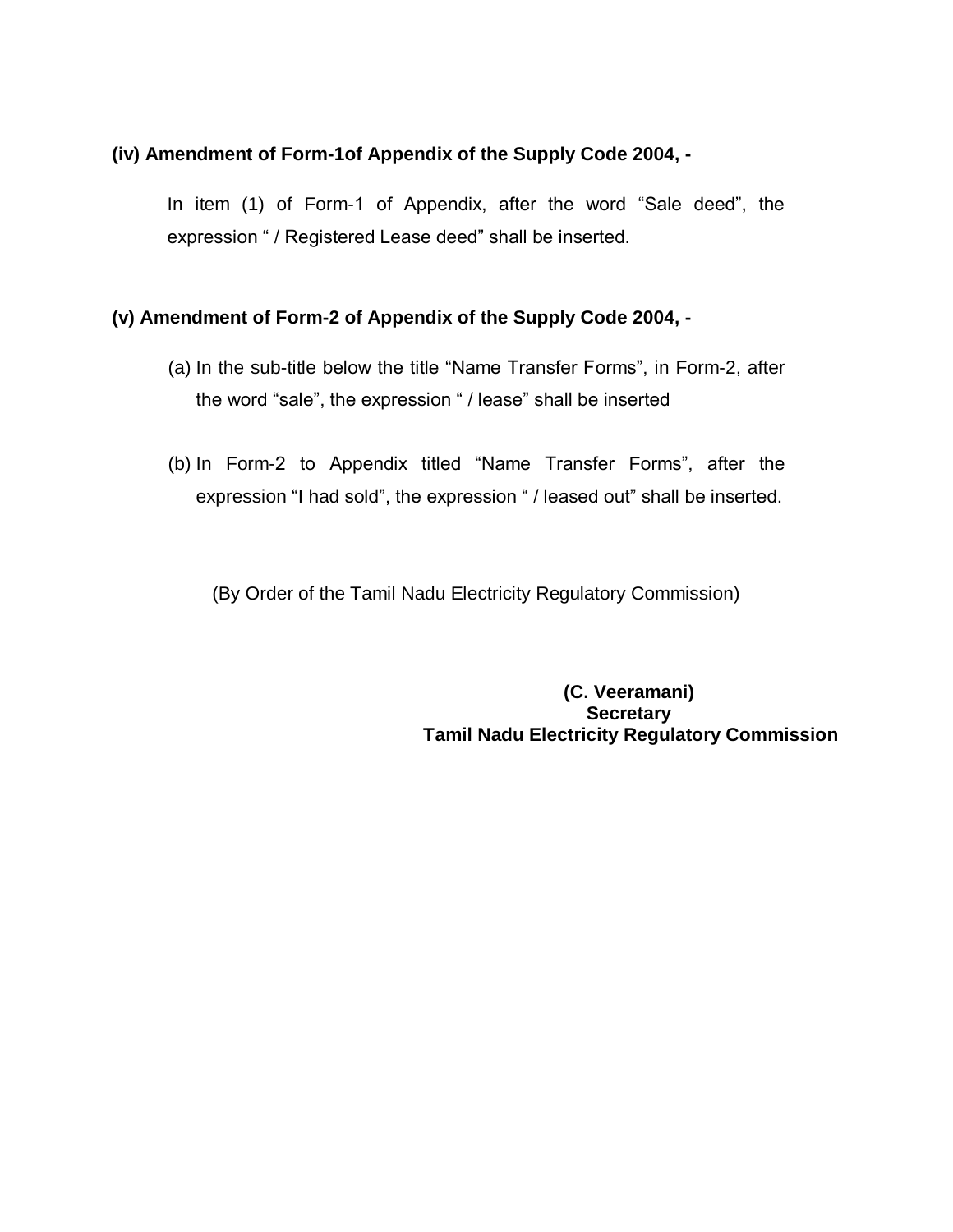### **EXPLANATORY STATEMENT**

As per the provisions of the TNERC Distribution code, 2004, new LT/HT services are being effected based on any proof of occupancy such as Registered Power of Attorney or latest rent receipt issued prior to the date of application or lease deed or possession order from the concerned authority or decree or judgment of Courts whether the consent of owner of the premises is given or not. However it is brought to the notice of the Commission by some of the consumers that the name transfer could not be effected by the Licensee in view of the absence of specific provision for Name transfer in the Tamil Nadu Electricity Supply Code though a lawful occupier has lease arrangement with the owner of the premises. Considering the above circumstances, the above amendment to Supply Code is proposed.

2. Further, it has been brought to the knowledge of the Commission that some of the service connections are also disconnected under the provisions of Water (Prevention and Control of Pollution) Act 1974, Air (Prevention and control of pollution) Act 1981 and Environment (Protection) Act 1986, etc., or any direction issued under any statute for non-compliance; and that such non-compliances are not properly rectified by the occupant for years together (5 years / 10 years) and the Service account of such consumers remain idle for want of regulation of the subject. Accordingly, this amendment seeks to give effect for such requirement.

(By order of the Tamil Nadu Electricity Regulatory Commission)

 (C.Veeramani) **Secretary** Tamil Nadu Electricity Regulatory Commission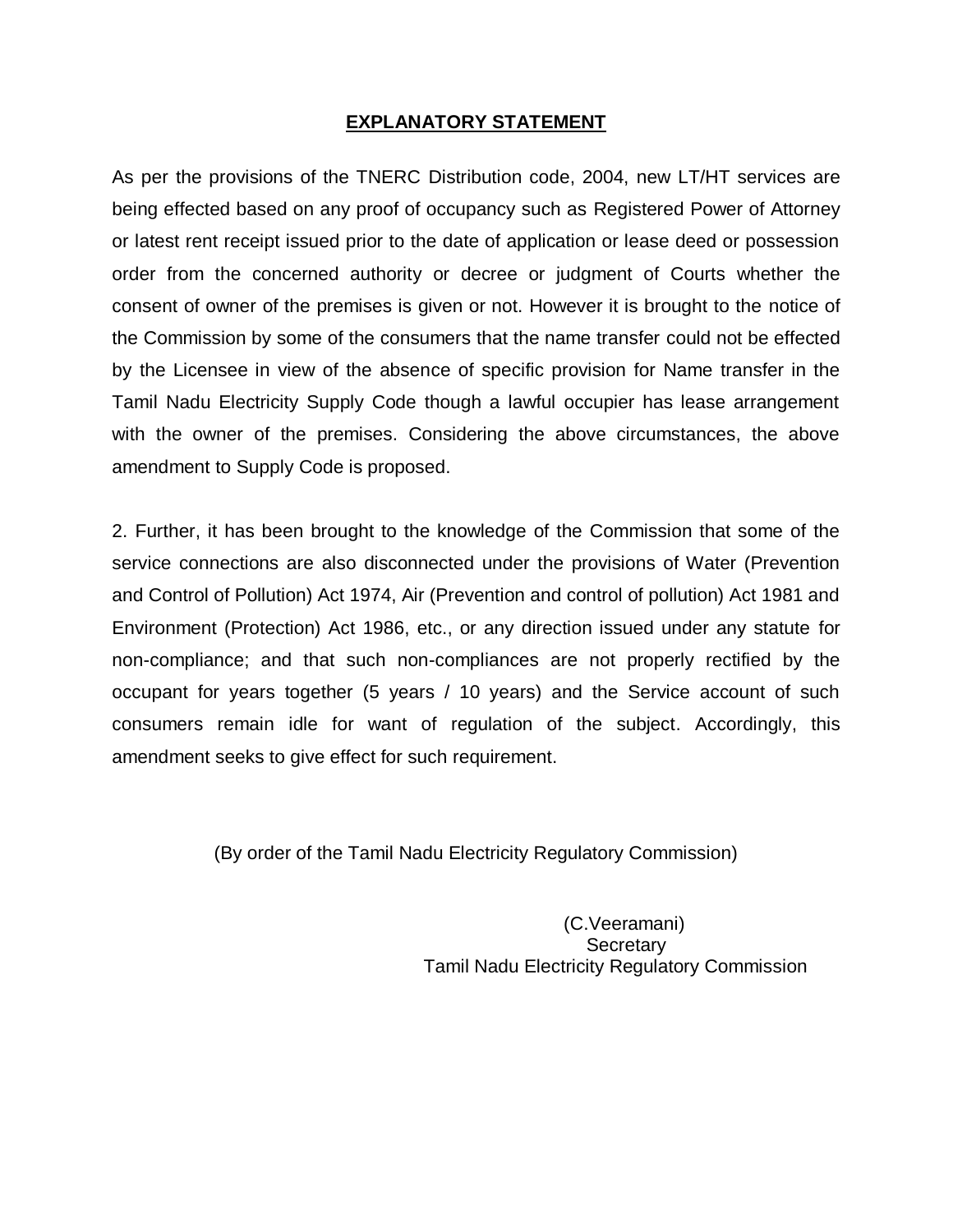# **STATEMENT SHOWING EXISTING PROVISION AND PROVISION AS AMENDED**

| <b>Existing provision</b>                                                                                                                                                                                           | <b>Proposed Amendment</b>                                                                                                                                                                                                                                                                                                                                                                |
|---------------------------------------------------------------------------------------------------------------------------------------------------------------------------------------------------------------------|------------------------------------------------------------------------------------------------------------------------------------------------------------------------------------------------------------------------------------------------------------------------------------------------------------------------------------------------------------------------------------------|
| 5. Miscellaneous Charges                                                                                                                                                                                            | 5. Miscellaneous Charges                                                                                                                                                                                                                                                                                                                                                                 |
| <b>XXXXXX</b>                                                                                                                                                                                                       | <b>XXXXXX</b>                                                                                                                                                                                                                                                                                                                                                                            |
| (7) Name Transfer charge                                                                                                                                                                                            | (7) Name Transfer charge                                                                                                                                                                                                                                                                                                                                                                 |
| (i)<br><b>XXXXXX</b>                                                                                                                                                                                                | (i)<br><b>XXXXXX</b>                                                                                                                                                                                                                                                                                                                                                                     |
| Every application for transfer of name, in<br>(ii)<br>other cases, shall be in Forms (1) and (2)<br>in Appendix to this Code accompanied by<br>(a)<br><b>XXXXXX</b><br>(b)<br><b>XXXXXX</b><br>(c)<br><b>XXXXXX</b> | Every application for transfer of name,<br>(ii)<br>in other cases such as Sale / Lease of<br>Property or any other lawful occupation,<br>given<br>the<br><u>be</u><br>by<br><u>etc.,</u><br>$\mathsf{to}$<br>new<br>owner/occupier shall be in Forms (1)<br>and (2) in Appendix to this Code<br>accompanied by -<br><b>XXXXXX</b><br>(a)<br><b>XXXXXX</b><br>(b)<br><b>XXXXXX</b><br>(c) |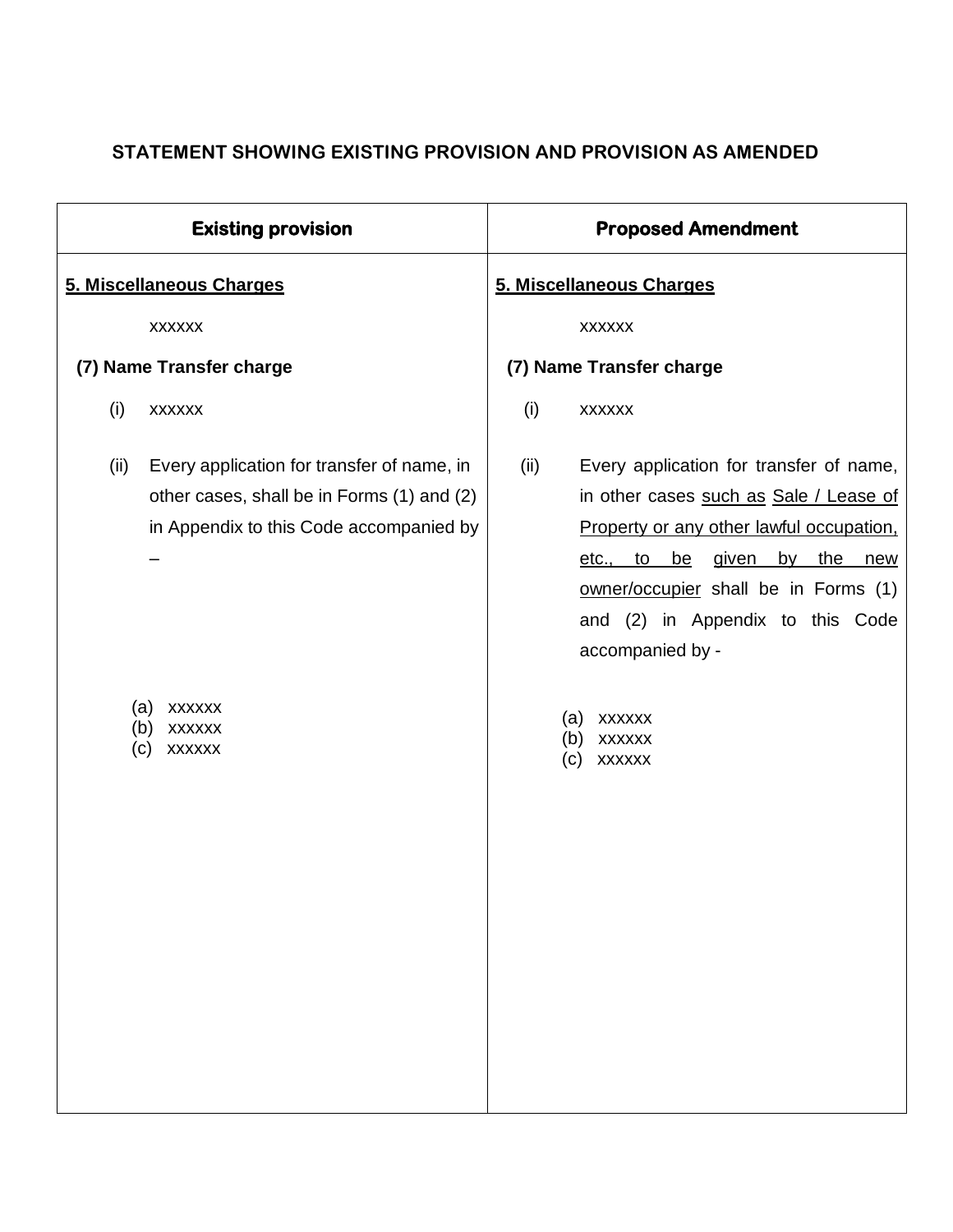### **17. AGREEMENT WITH RESPECT TO SUPPLY: ISSUES ON RECOVERY OF CHARGES**

- (1) xxxxxx (2) xxxxxx
- (3) xxxxxx
- (4) xxxxxx

(5) If a service connection remains disconnected for a period of three months for non-payment dues to the Licensee, the Licensee shall issue a notice requiring the consumer to get supply restored within three months from the date of receipt of such a notice and intimating him that failure to avail supply within that period will result in termination of the agreement. After the expiry of notice period of three months, the agreement shall stand terminated.

## **17. AGREEMENT WITH RESPECT TO SUPPLY: ISSUES ON RECOVERY OF CHARGES**

- (1) xxxxxx (2) xxxxxx (3) xxxxxx
- (4) xxxxxx

(5) If a service connection remains disconnected for a period of three months due to – (i) non-payment of dues to the Licensee, or,

(ii) due to any statutory direction issued for disconnection by any Government authority apart from the direction issued by the Pollution Control Board which falls under regulation 21(2) of this Code or due to any Court orders,

the Licensee shall issue a notice requiring the consumer to get the supply restored, by clearing the outstanding dues or obtaining the necessary clearance from the appropriate authorities who have ordered the disconnection, as the case may be, within three months from the date of receipt of such a notice duly intimating that failure to avail supply within that period would result in termination of the agreement, and after the expiry of notice period of three months, the agreement shall stand terminated.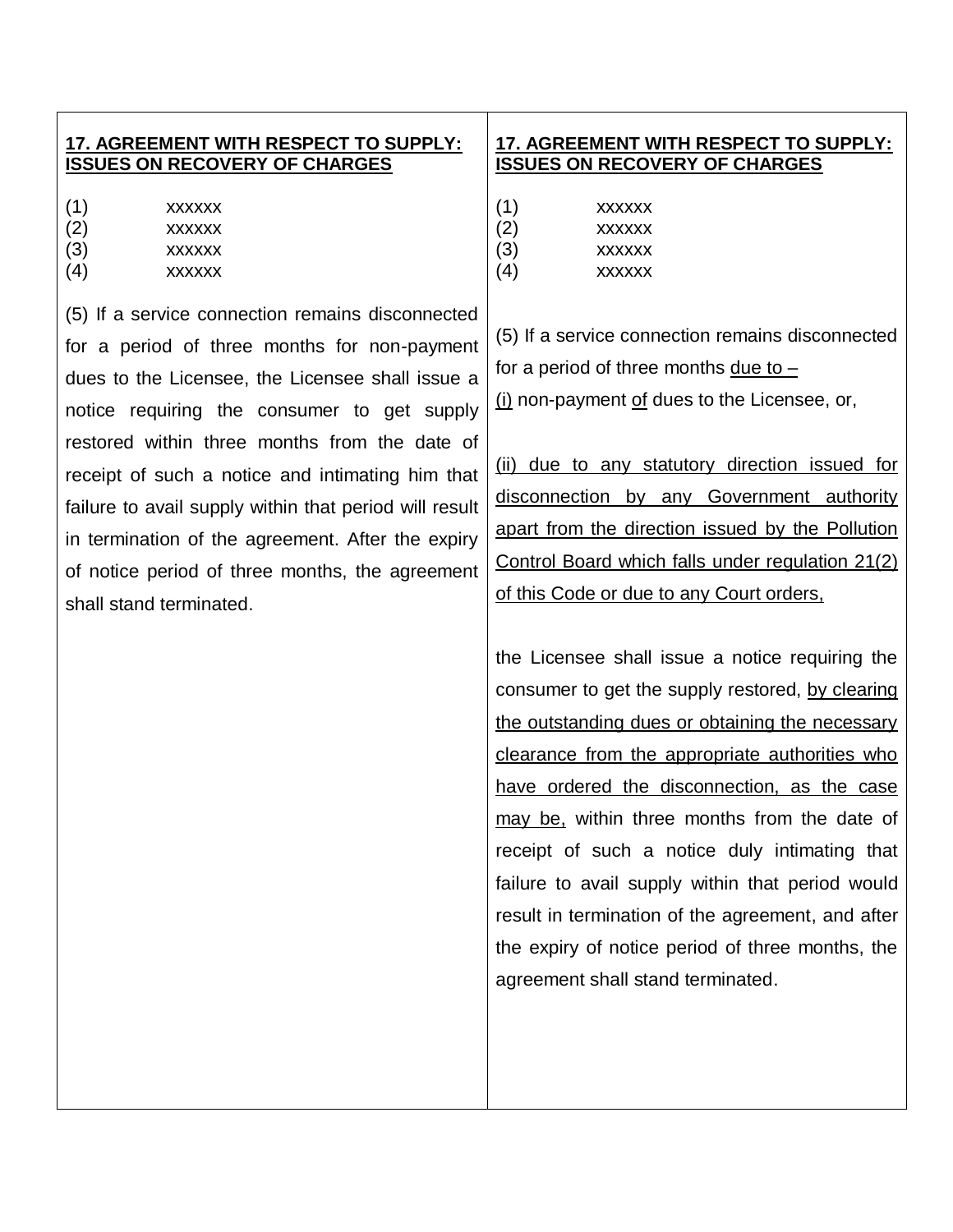| 22. Restoration of supply of electricity |  |  |
|------------------------------------------|--|--|
|                                          |  |  |

| (1)    | <b>XXXXXX</b> |
|--------|---------------|
| (2)    | <b>XXXXXX</b> |
| $\sim$ |               |

- (3) xxxxxx
- (4) xxxxxx
- (5) xxxxxx

(6) (i) When a service connection remains disconnected for more than six months for nonpayment of electricity charges, if the consumer comes forward within the period mentioned below to pay the actual dues and agrees to remit the charges in clause (ii) below, the official authorized by the Licensee may grant extension of time beyond the notice period and revoke the termination of agreement provided that the lines feeding the service connection have not been dismantled, so as to facilitate reconnection of the disconnected service.

## **22. Restoration of supply of electricity**

| <b>XXXXXX</b> |
|---------------|
| <b>XXXXXX</b> |
| <b>XXXXXX</b> |
|               |

- (4) xxxxxx
- (5) xxxxxx

(6) (i) When a service connection remains disconnected for more than six months for nonpayment of electricity charges or for any reasons referred under regulation 17(5)(ii), and, if the consumer comes forward within the period mentioned below to pay the actual dues or furnish the statutory clearances as the case may be, ; and agrees to remit the charges in clause (ii) below, the official authorized by the Licensee may grant extension of time beyond the notice period and revoke the termination of agreement provided that the lines feeding the service connection have not been dismantled, so as to facilitate reconnection of the disconnected service.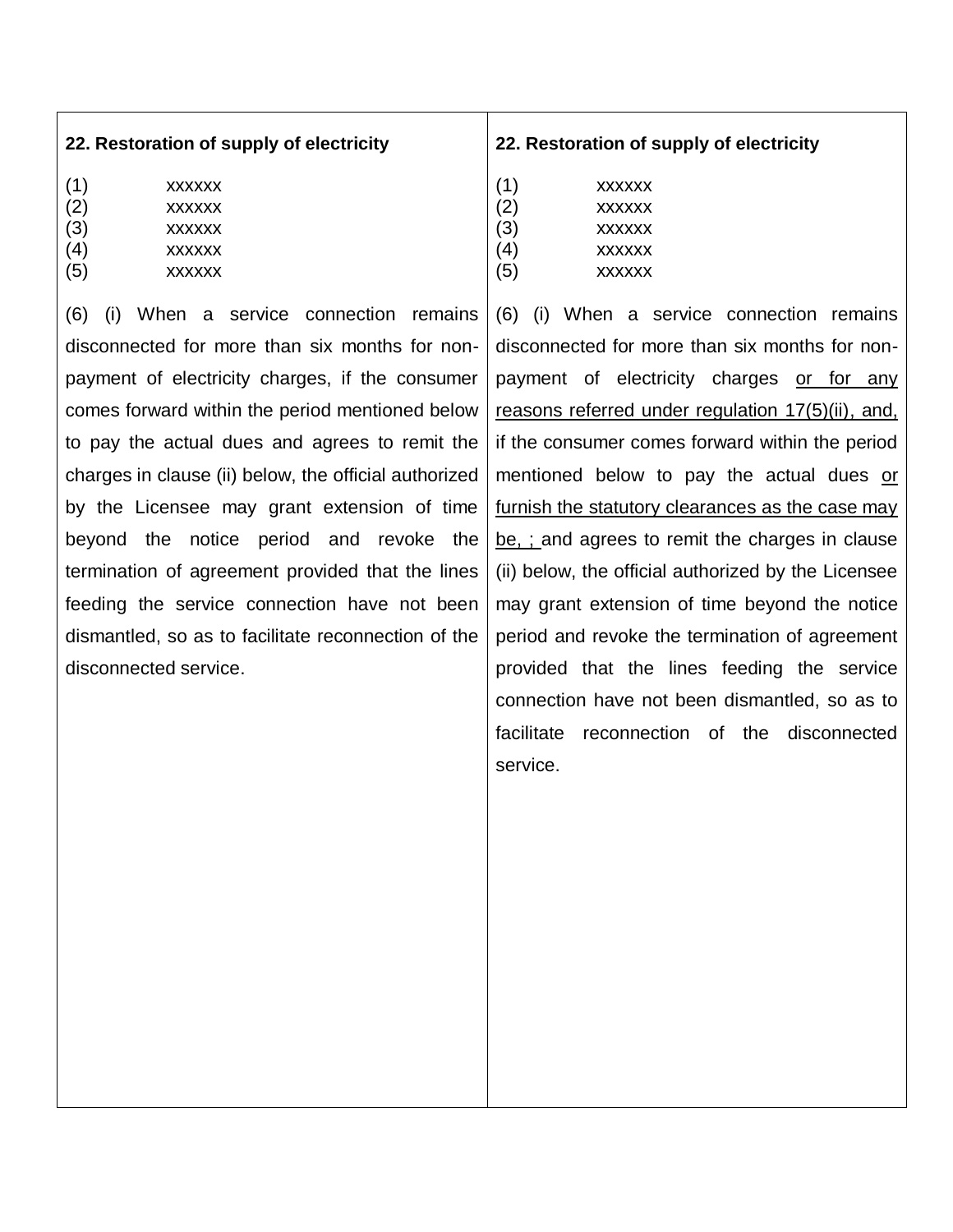| <b>Appendix</b><br><b>FORM-1</b> [Refer to Regulation 5(7)] | <b>Appendix</b><br><b>FORM-1</b> [Refer to Regulation 5(7)] |
|-------------------------------------------------------------|-------------------------------------------------------------|
| To                                                          | To                                                          |
| The Designated Engineer,                                    | The Designated Engineer,                                    |
|                                                             |                                                             |
|                                                             |                                                             |
|                                                             |                                                             |
|                                                             |                                                             |
| residing at<br>(Full Address & Phone No.)                   | residing at<br>(Full Address & Phone No.)                   |
|                                                             |                                                             |
|                                                             |                                                             |
|                                                             |                                                             |
| The premises bearing Door No.  Name of                      | The premises bearing Door No.  Name of                      |
|                                                             |                                                             |
| Connection No.  Tariff                                      | Connection No.  Tariff                                      |
|                                                             |                                                             |
|                                                             |                                                             |
| in my possession.                                           | in my possession.                                           |
|                                                             |                                                             |
| (1) The Xerox copy of the sale deed in my favour for        | (1) The Xerox copy of the Sale deed $\angle$ Registered     |
| the said premises is enclosed.                              | Lease deed* in my favour for the said premises is           |
| or                                                          | enclosed.                                                   |
| The property tax receipt for the above property is          | or                                                          |
| given in my name and Xerox copy of the same duly            | The property tax receipt for the above property is          |
| attested by Gazetted Officer is enclosed.                   | given in my name and Xerox copy of the same                 |
| or                                                          | duly attested by Gazetted Officer is enclosed.              |
| Metro Water / Sewerage Connection is given in my            | or                                                          |
| name and the Xerox copy of the same duly attested           | Metro Water / Sewerage Connection is given in               |
| by Gazetted Officer is enclosed.                            | my name and the Xerox copy of the same duly                 |
| or                                                          | attested by Gazetted Officer is enclosed.                   |
| Heirship Certificate from the<br>Tahsildar<br>Legal         | or                                                          |
| concerned                                                   | Legal Heirship Certificate from the Tahsildar               |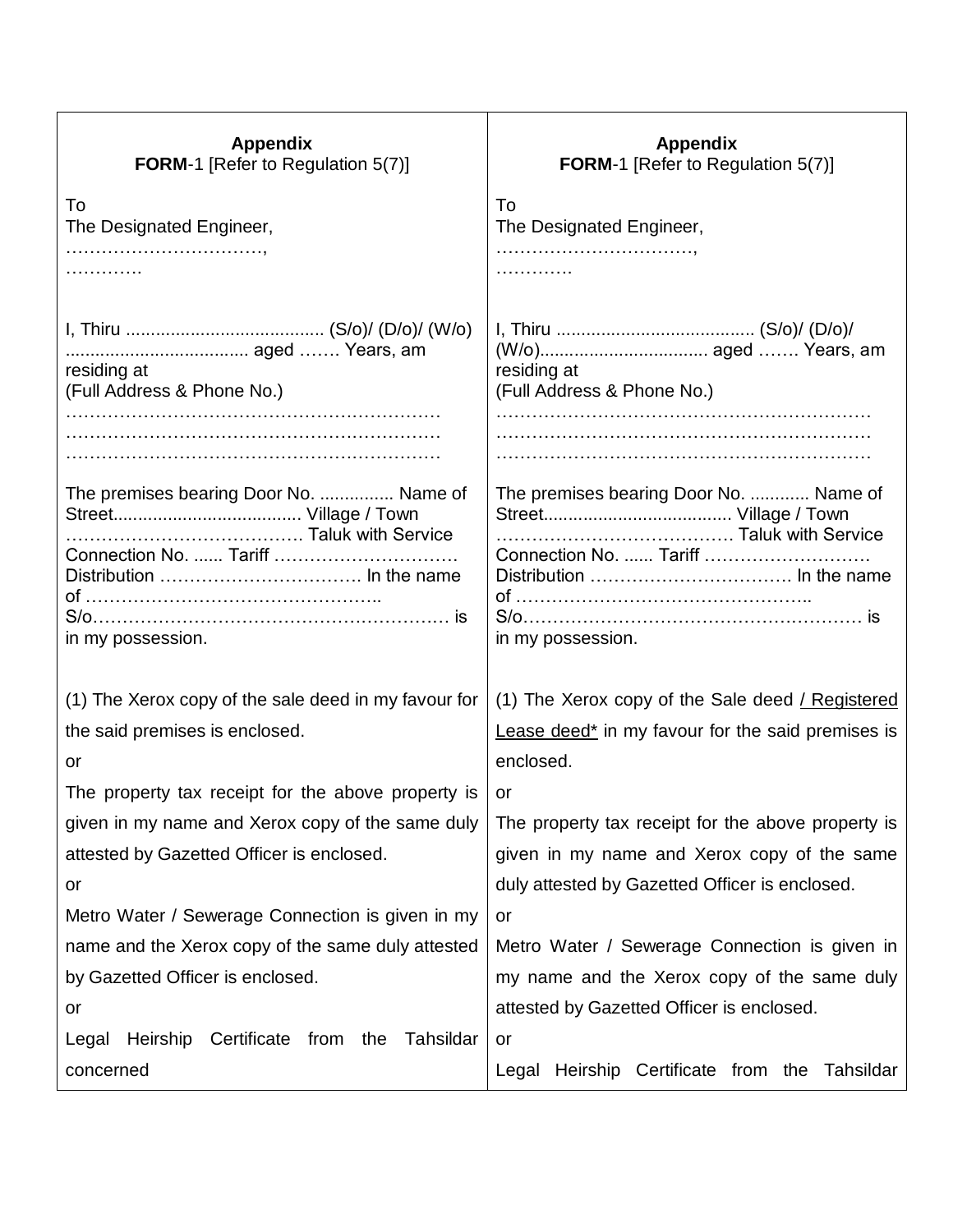|                                                                     | concerned                                               |
|---------------------------------------------------------------------|---------------------------------------------------------|
| (2) Application and Agreement Form                                  |                                                         |
|                                                                     | (2) Application and Agreement Form                      |
| (3) Indemnity Bond on Rs.80/- Non-judicial stamp                    |                                                         |
| paper (Applicable in the case of name transfer due                  | (3) Indemnity Bond on Rs.80/- Non-judicial stamp        |
| to legal succession)                                                |                                                         |
|                                                                     | paper (Applicable in the case of name transfer          |
|                                                                     | due to legal succession)                                |
|                                                                     |                                                         |
| I undertake to pay amounts outstanding against the                  |                                                         |
| Account No.  which are found to be due at a                         | I undertake to pay amounts outstanding against          |
| later date.                                                         | the Account No.  which are found to be due              |
|                                                                     | at a later date.                                        |
| of Service<br>No.<br>request<br>that<br>the<br>name<br>$\mathbf{I}$ |                                                         |
| may kindly be changed to my                                         | request that the name of Service<br>No.<br>$\mathbf{L}$ |
| name.                                                               |                                                         |
|                                                                     | name.                                                   |
|                                                                     |                                                         |
|                                                                     |                                                         |
| Signature of transferee,                                            | Signature of transferee,                                |
| Full Address.                                                       | Full Address.                                           |
|                                                                     | Place:                                                  |
| Place:<br>Date:                                                     | Date:                                                   |
|                                                                     | * Strike out the portion not required                   |
| * Strike out the portion not required                               |                                                         |
|                                                                     |                                                         |
|                                                                     |                                                         |
|                                                                     |                                                         |
|                                                                     |                                                         |
|                                                                     |                                                         |
|                                                                     |                                                         |
|                                                                     |                                                         |
|                                                                     |                                                         |
|                                                                     |                                                         |
|                                                                     |                                                         |